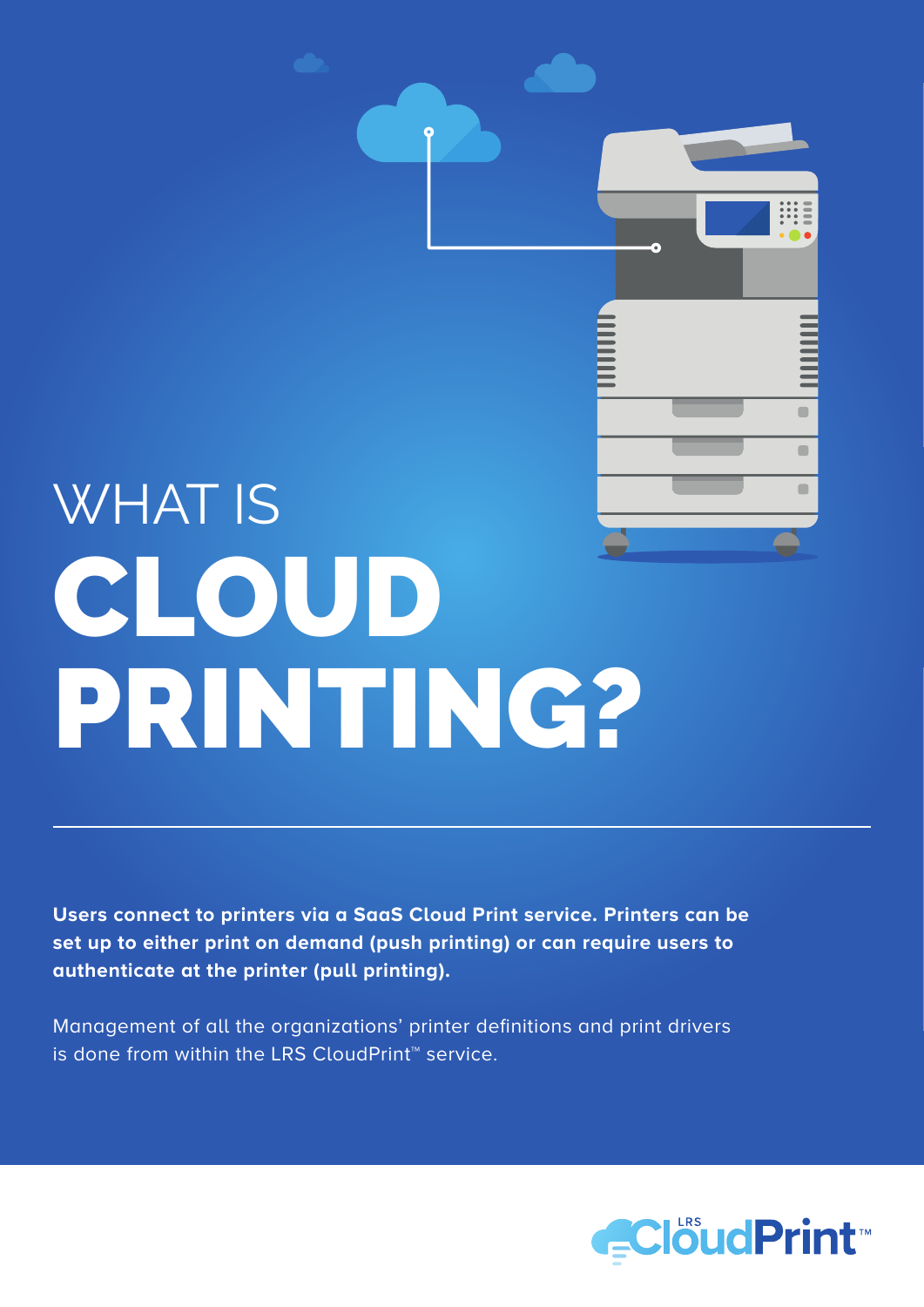# **What is LRS CloudPrint?**



With LRS CloudPrint, customers no longer require any print servers, or any other server software related to print management.



The only software running on-premise is the LRS CloudPrint client, which is installed on Windows and Mac desktops.



The client software takes care of the printing process, and it reports print activity and status information to the LRS CloudPrint server in the sky.



LRS CloudPrint runs on Microsoft Azure, but this is completely transparent to customers.

## **Benefits of LRS CloudPrint**



Organizations no longer need costly on-premise infrastructure to manage printing such as Windows Print Servers or point print solutions such as pull print software.



Service is transparent to the end user. Printing just works.



Setup is quick and easy with auto-discovery of network printers with the option of manual printer setup for those not discovered.



Secure printing with end-to-end encryption with authenticated release at the device as required.